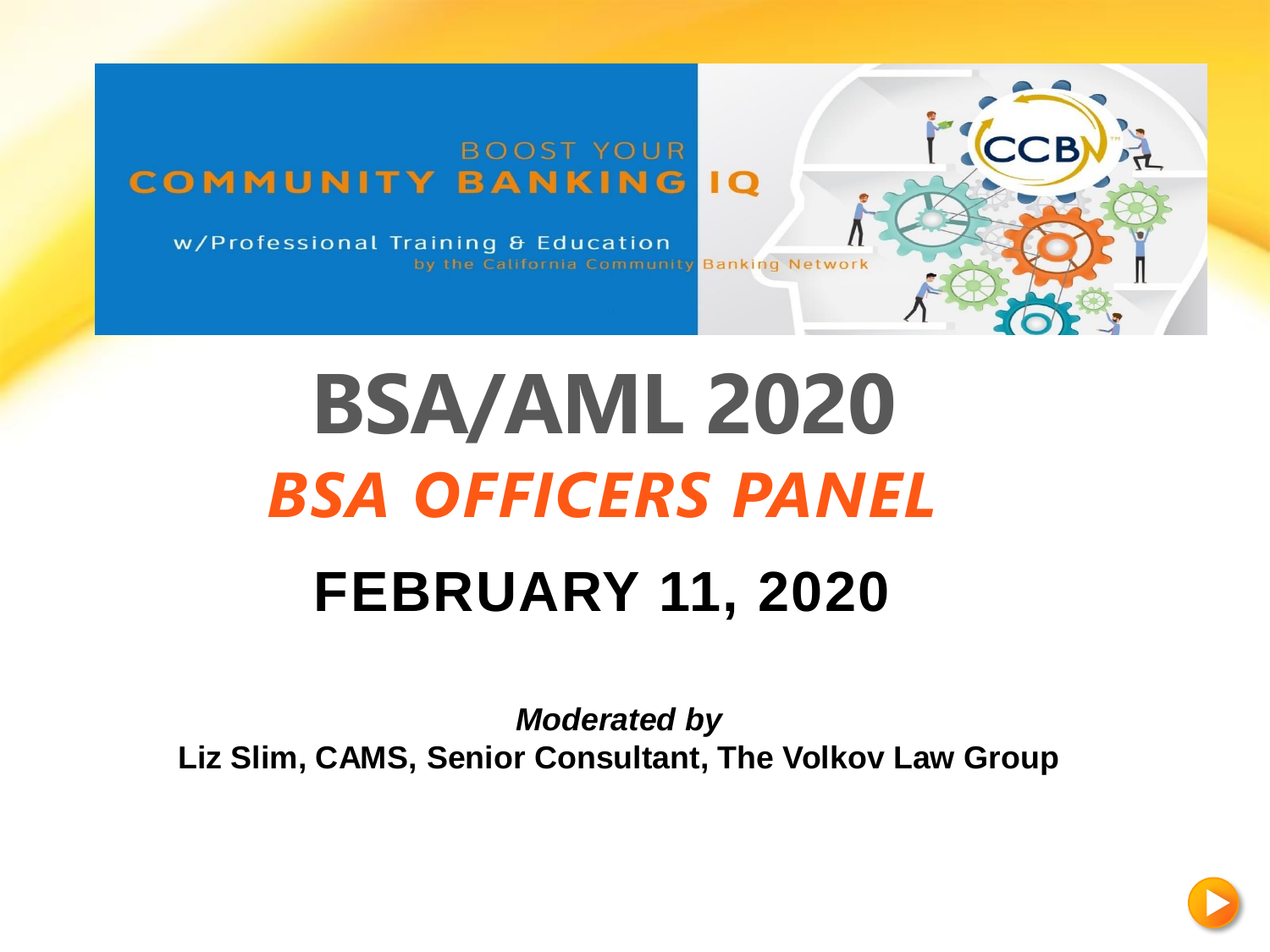#### PRESENTERS



**CALIFORNIA COMMUNITY BANKING NETWORK** 

Moderator: *Liz Slim*, CAMS, Senior Consultant, The Volkov Law Group

*Edward Gerovian*, CAMS, FVP and BSA Investigations Manager for Bank of Hope.

- \$15 Billion Asset Size Bank with 61 Offices in 4 states
- Regulated by FDIC & DBO

*Cynthia King*, CAMS, FVP and BSA/AML Compliance Officer at Farmers and Merchants Bank of Long Beach.

- \$ 8 Billion Asset Size Bank and 25 Offices in CA
- Regulated by FRB & DBO

**Sandy Ondatje**, VP and BSA Officer at State Bank of India (California).

- \$840 Million Asset Size Bank and 8 Offices in CA
- Regulated by FDIC & DBO

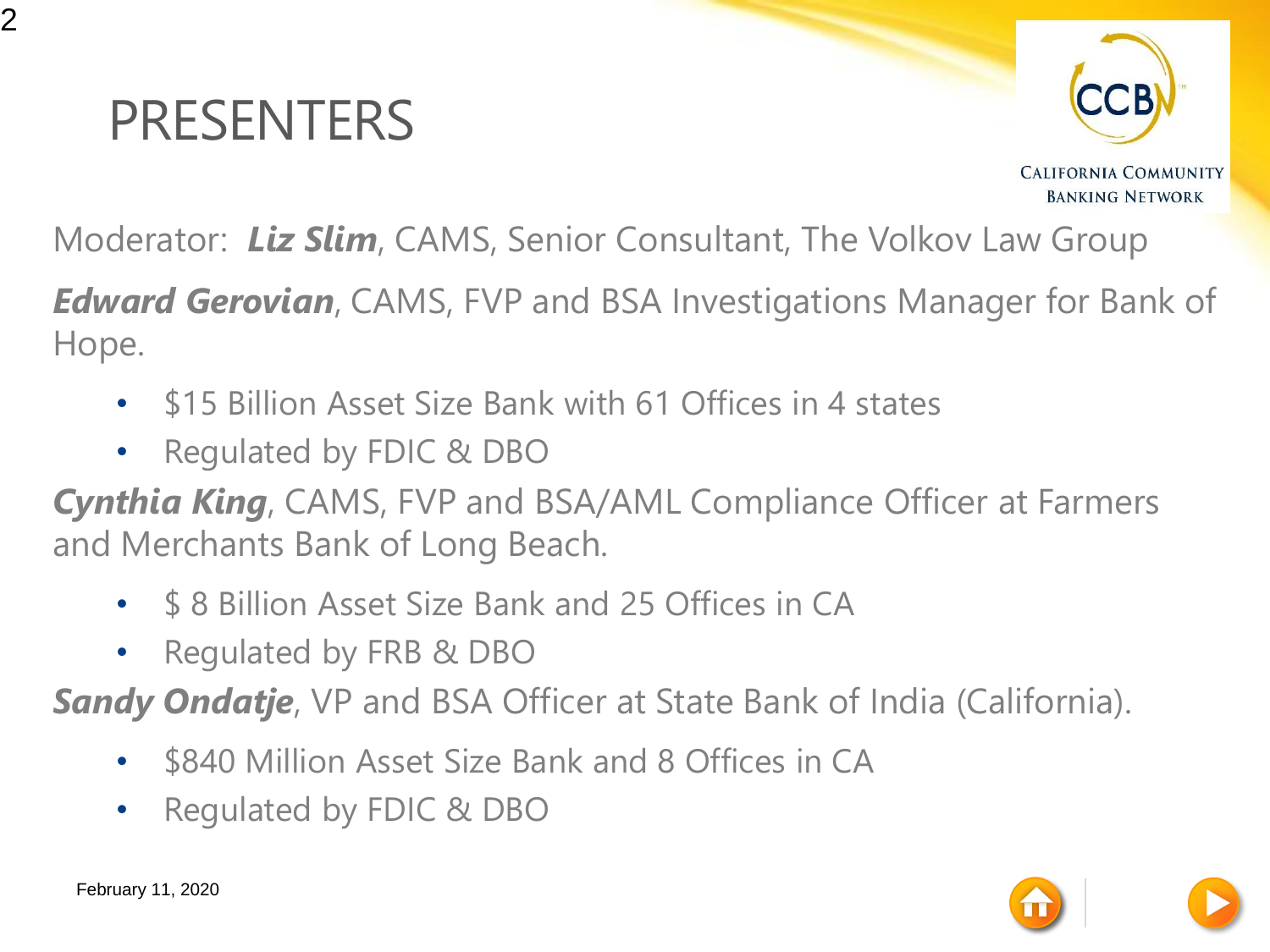## TOPICS OF DISCUSSION



- 1. Model Validation and outsourcing to a third party
	- Is the 3<sup>rd</sup> party familiar and certified with the Transaction Monitoring System (TMS)?
	- Quality of Model Validation Report
	- Do you reconcile the data to the TMS?
	- Should the BSA Officer/Manager understand the data mapping?

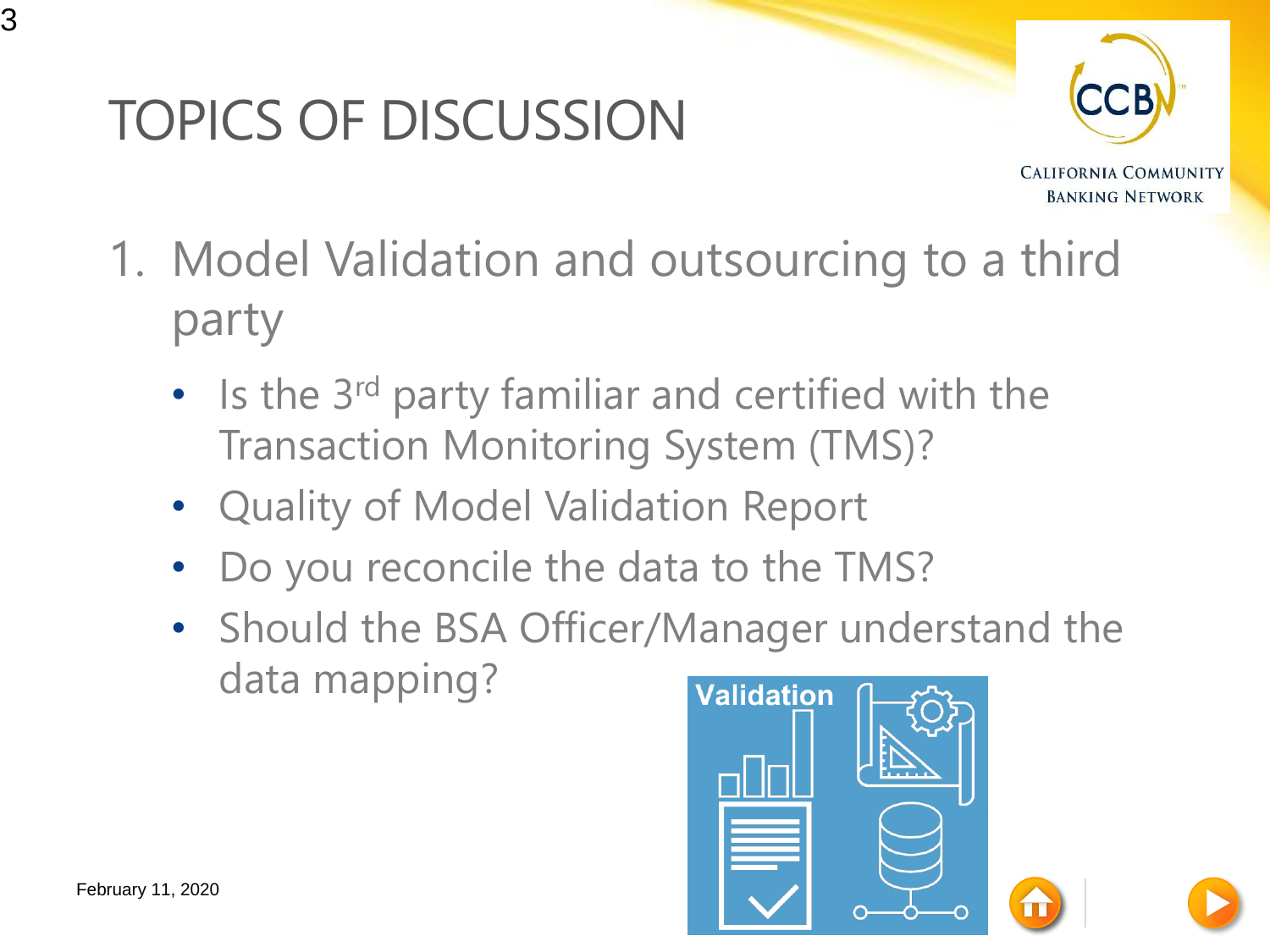# TOPICS OF DISCUSSION



- 2. Transactions Monitoring System (TMS)
	- Are your rules aligned with your BSA Risk Assessment?
	- Do the TMS rules monitor your high-risk products or transactions?
	- Are all pertinent transactions mapped from all departments/services



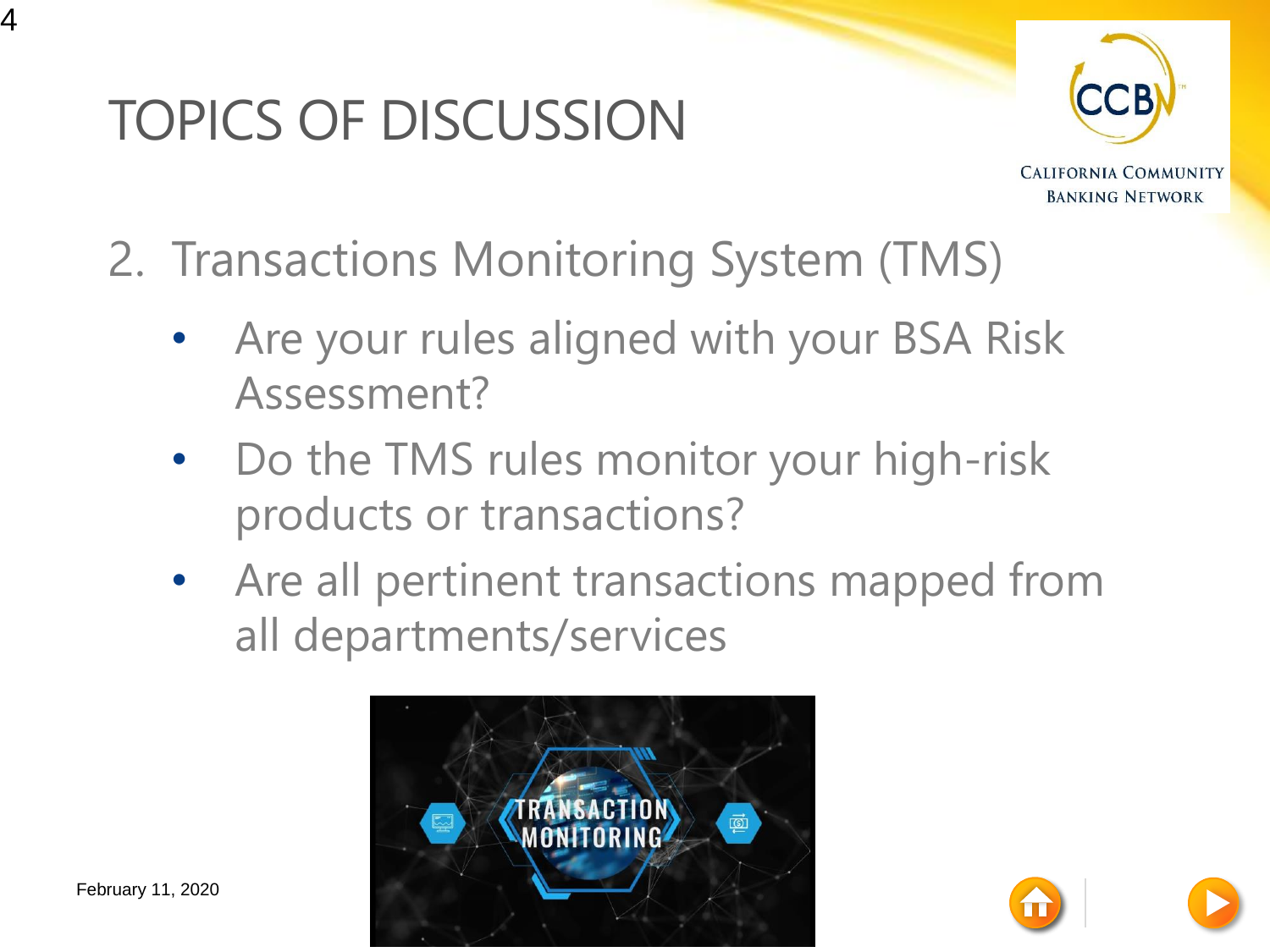### TOPICS OF DISCUSSION



- 3. SAR Precision
	- Do you file SARs for your Regulator or Law Enforcement?
	- Review Lines of Business for pending business that may need to be reviewed
	- **SAR Narrative Quality** 
		- o Caution, be careful of the information provided

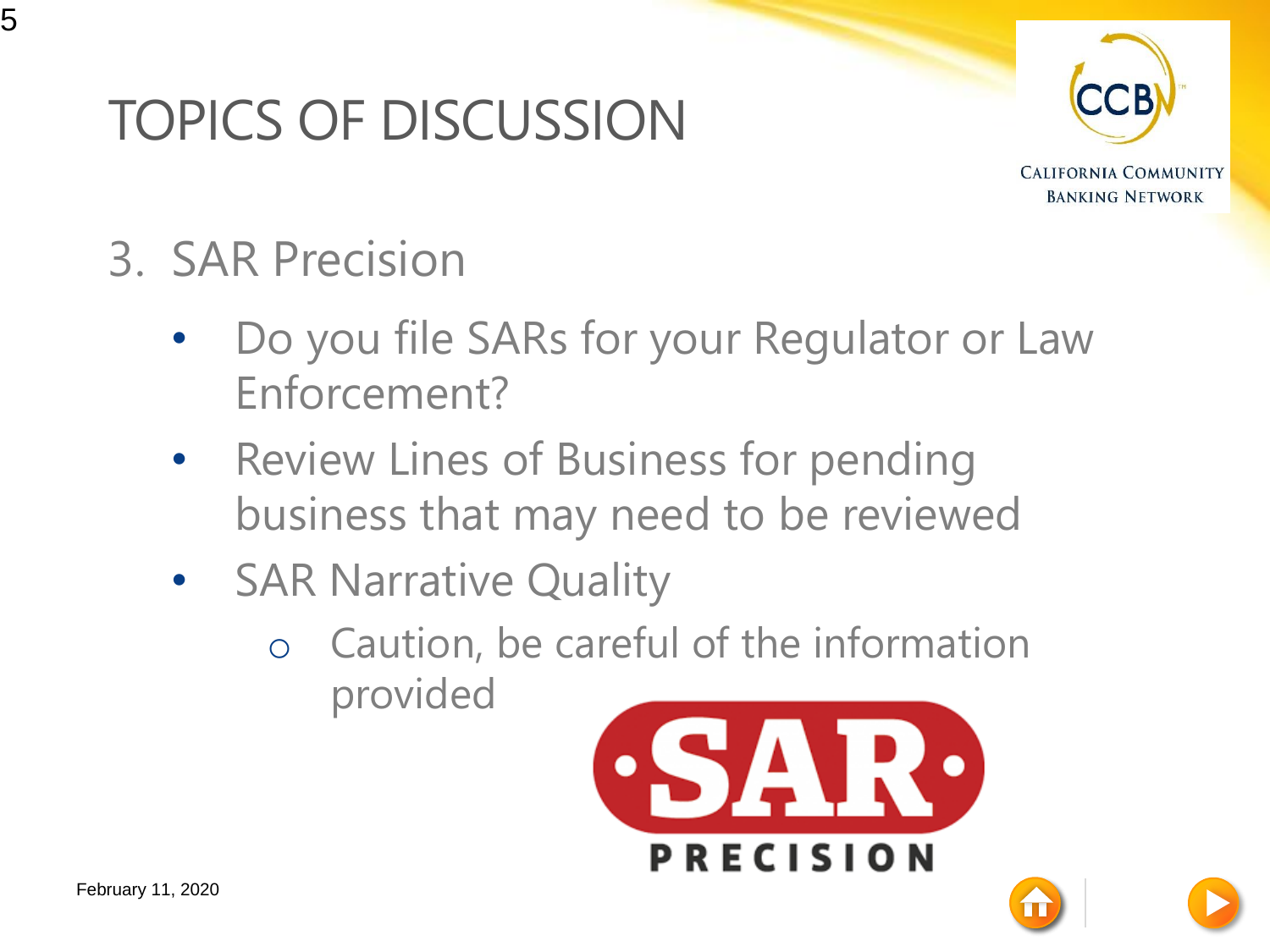